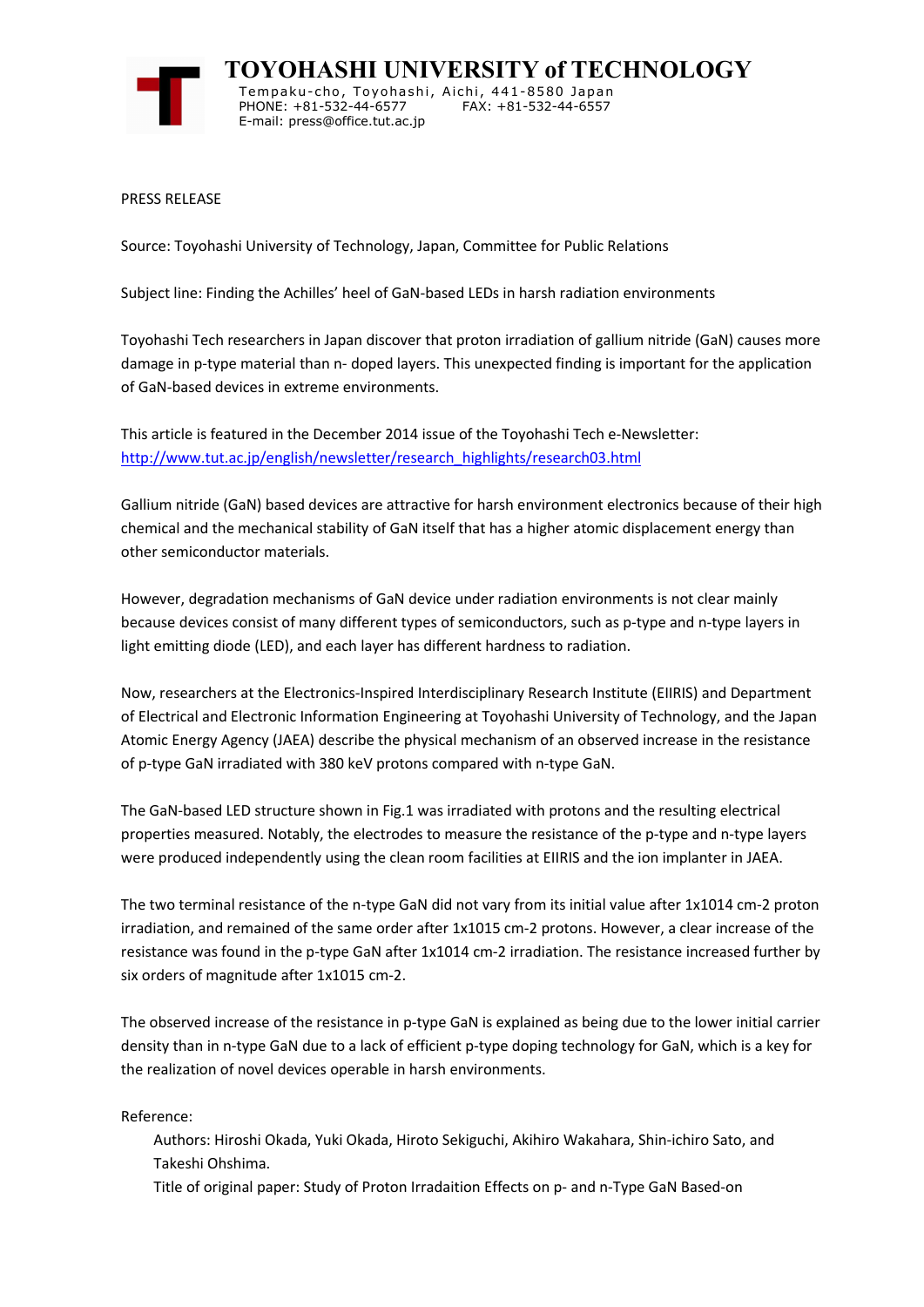

**TOYOHASHI UNIVERSITY of TECHNOLOGY** Tempaku-cho, Toyohashi, Aichi, 441-8580 Japan

PHONE: +81-532-44-6577 FAX: +81-532-44-6557 E-mail: press@office.tut.ac.jp

Two-Terminal Resistance Dependence on 380 keV Proton Fluence.

Journal, volume, pages and year: IEICE Transactions on Electronics E97-C, 409 (2014).

Digital Object Identifier (DOI): 10.1587/transele.E97.C.409

Affiliations: Electronics-Inspired Interdisciplinary Research Institute (EIIRIS), and Department of Electrical and Electronic Information Engineering, Toyohashi University of Technology, and Japan Atomic Energy Agency (JAEA)

Department website: http://www.eiiris.tut.ac.jp



Caption: Two-terminal resistance of p- and n-type GaN as a function of proton fluence. Inset shows schematic of the sample and the lines are guide for ease of understanding.



Hiroshi Okada

Further information Toyohashi University of Technology 1-1 Hibarigaoka, Tempaku Toyohashi, Aichi Prefecture, 441-8580, JAPAN Inquiries: Committee for Public Relations E-mail: press@office.tut.ac.jp

About Toyohashi University of Technology: